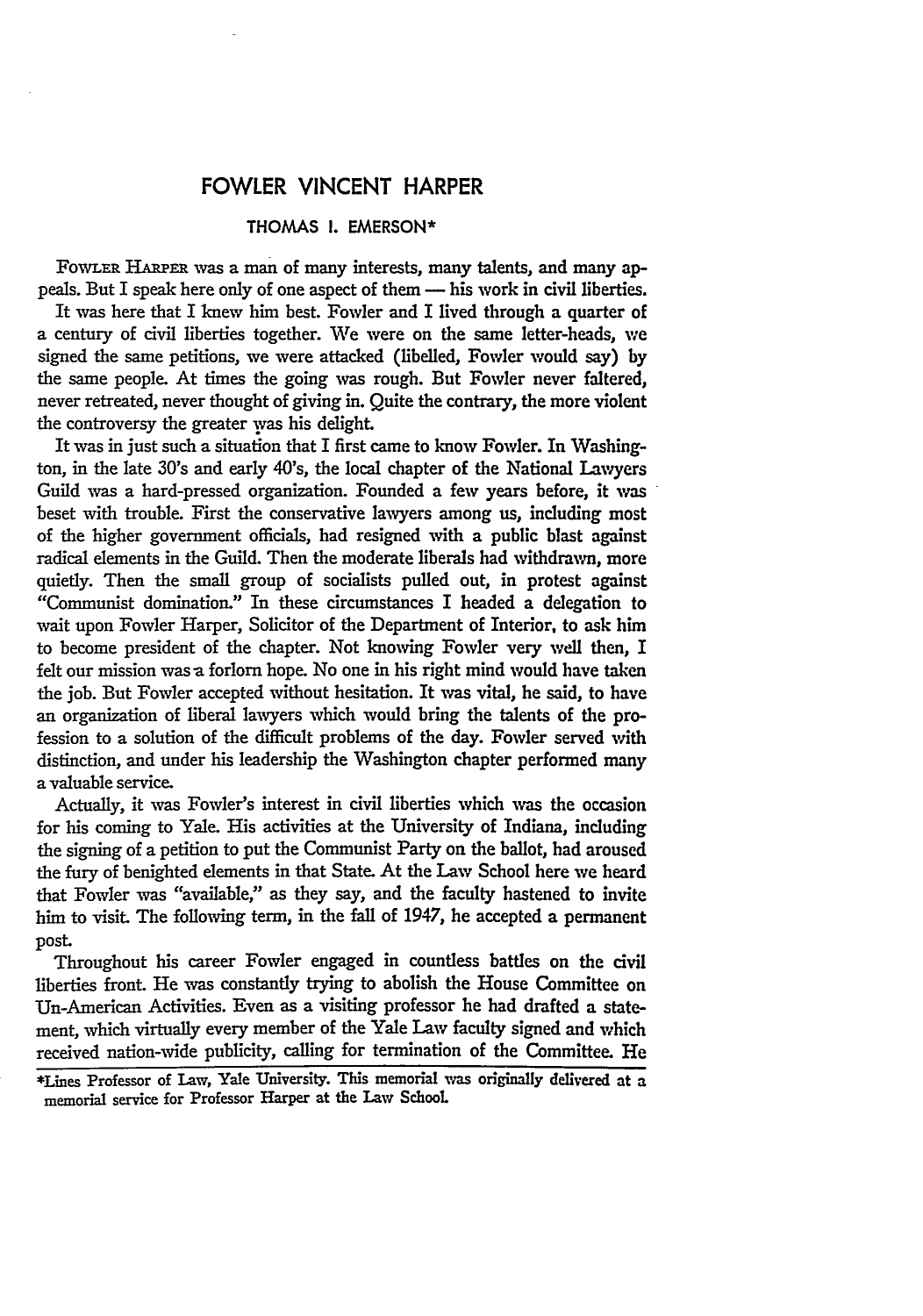urged repeal of the McCarran Act, he fought against the death sentence for the Rosenbergs, he opposed legislation to allow wire-tapping, he supported the right of citizens to leave the country and aliens to visit. He made speeches, he signed petitions, he wrote letters to the editor. He was one of the country's best and most belligerent watch-dogs.

Fowler also found time to work on civil liberties at a more scholarly level. Although public law was not his major field, he made a number of important contributions to the literature on individual rights. I mention only two examples. During the McCarthy period, when many lawyers were reluctant to represent unpopular clients and when those who did were badgered **by** some of the courts and harassed **by** the public, Fowler wrote an influential article on the obligations and rights of advocacy. And his last book, just published, is a comprehensive analysis of the views of Mr. Justice Rutledge on the Bill of Rights, considered in the light of recent developments.

In civil liberties philosophy, Fowler was a pu'rist. He believed firmly and completely in the mandates laid down in the Constitution, and he would not yield an inch. We often had long arguments over fine points of law and practice. At times I thought he was quixotic; he thought I was a compromiser. And he lived his theories in action. I remember well a long controversy beginning in 1948 when a civil liberties organization was founded in New Haven. The question arose, largely academic, as to whether Communist Party members should be admitted. After an intensive struggle, the group voted not to exclude anybody. **By** then the organization was so shaken that it decided to seek respectability through affiliation with the American Civil Liberties Union. Under **A.C.L.U.** rules, however, an affiliate had to incorporate in its constitution a provision that members of Communist and Fascist organizations could not hold office. When the New Haven group reluctantly acceded to this requirement, Fowler resigned. To him, it seemed intolerable that a civil liberties organization should impose a loyalty oath, and he would have none of it.

In his basic approach to civil liberties activity, Fowler was strongly independent. He did not join many organizations, though he stuck with those **he** did join, regardless of attacks or defections **by** others, so long as **he** agreed with their fundamental position. **But** his unorthodox nature did not take **kindly** to organizational routine or compromise. His great **joy** was to express his views, to any audience that would listen, whether it be of the right, left, or center. And he did not care whose toes he stepped upon.

Fowler's interest in individual rights ranged widely, often beyond conventional patterns. When two law students - a married couple - came to him in **1958** complaining against Connecticut's ban on birth control, Fowler was outraged at this governmental intrusion into the private sector of **life. He** went to work with characteristic verve. He organized a barrage of law suits to test the constitutionality of the Connecticut statute at every vulnerable point. Defeated in the Connecticut courts, he argued the matter in the United States Supreme Court in the spring of **1961.** In *Poe v. Ullman* that Court refused to